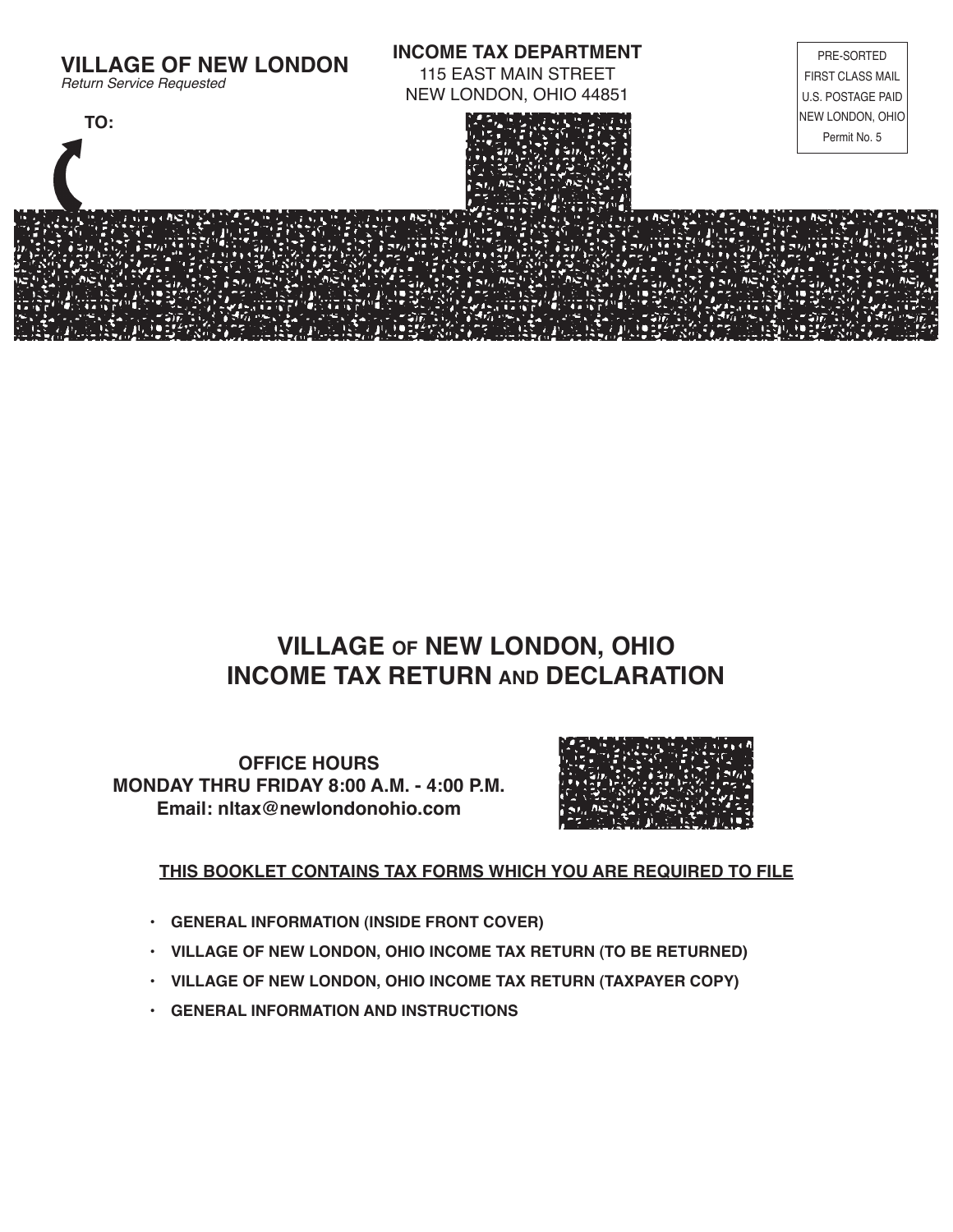**WHO MUST FILE:** Every resident, 18 years or older WHETHER OR NOT A TAX IS DUE is required to file a tax return. If you are retired or permanently disable and no longer are employed, indicate this on your tax form and return to the Tax Department. In the event you have other income which is taxable according to the ordinance, you must include this income on your return even though you may not be required to file a return with Internal Revenue Service or the State of Ohio.

**TAX CREDIT: RESIDENTS ONLY:** You may take a **1% CREDIT** for city income taxes actually and properly withheld or paid to another city. **YOU MAY NOT TAKE CREDIT FOR INCOME TAXES PAID TO A SCHOOL DISTRICT.** The following must be taken into consideration when computing the tax credit.

1. The tax withheld or paid to the other city must be on the same income taxable by New London.

2. If employment City's tax rate is withheld at a lower rate than **1%, YOU CAN ONLY TAKE CREDIT FOR THE AMOUNT THAT WAS WITHHELD.**

3. If employment City's tax rate is withheld at a higher rate than **1.5%, YOU CAN ONLY TAKE CREDIT UP TO 1%**.

4. Partial year resident. If the income is PRO-RATED, the tax withheld must also be PRO-RATED (You cannot take credit for taxes paid to another city on income earned while residing outside of New London).

5. Business Expense Deduction. (1) Employment city other than New London, Business expenses will reduce taxable income. However, you can apply for a refund from the employment city. Therefore, the tax withheld must be reduced by the amount of the refund before computing the tax credit. (2) If your income was earned in New London and another city and the expenses are applicable to both incomes, you must pro-rate the expenses and reduce the tax withheld or paid to the city by the amount of the refund before computing the tax credit.

6. Refunds of tax withheld or paid to another city. **(1)** you **CANNOT** take credit on taxes paid that will be refunded to you. You must reduce the amount of the city tax by the amount of the refund before you compute your credit. **(2) Refunds will be made for the following circumstances:** (a) If under the age of 18 and had New London Village tax withheld (b) If employer withheld too much **NEW LONDON VILLAGE TAX (OVER 1.5%)** (c) If taxpayer had pre-existing credit or any unused portion of their Declaration of Estimated tax. **(3) WE WILL NOT REFUND TAXES PAID TO OTHER CITIES.**

# **DECLARATION OF ESTIMATED TAX:**

**WHO MUST FILE:** The Declaration of Estimated Tax must be filed by all individuals and businesses who expect to owe New London Income Tax (Due to untaxed income or whose employers withhold taxes at a rate less than New London's **1.5% RATE**) at year's end.

**WHEN TO FILE:** The Declaration (located at the bottom of New London's Form-R) and the first quarter payment (at least 25% of the estimated tax owed) is due by April 15th for calendar year taxpayers and for fiscal year taxpayers 105 days following the beginning of their fiscal period. Payments of 1/4 of the estimated tax due will be due on the 15th day of the 1st, 7th, and 9th months following the beginning of the tax year. Per ORC 718.05, if the applicable Federal filing date is for a different date, New London will honor the Federal date.

# **PAPER WORK REDUCTION ACT NOTICE**

We ask for this information to carry out the Village of New London Tax laws. We need it to ensure that taxpayers are complying with these laws and to allow us to figure and collect the right amount of tax. You are required to give us this information.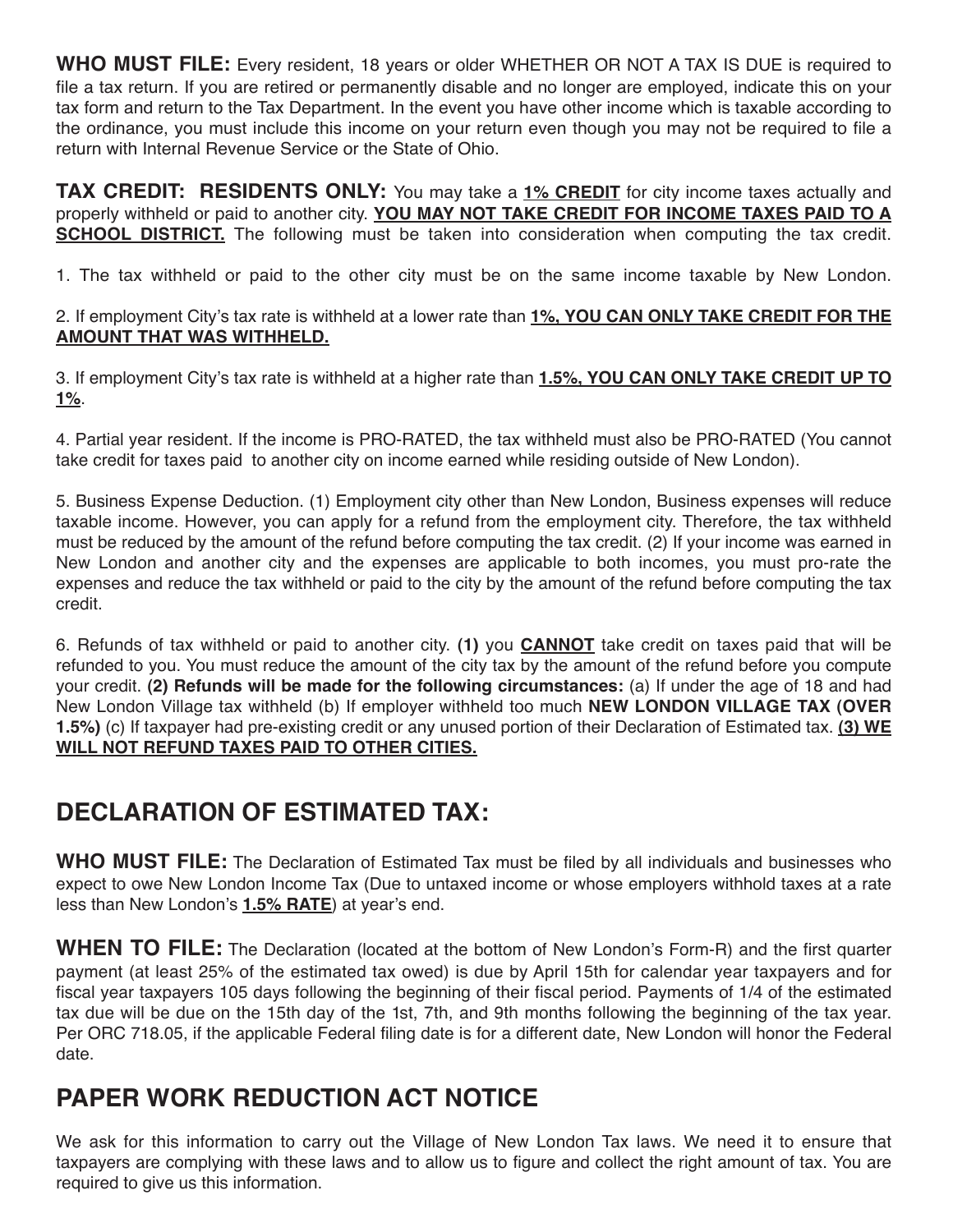**2021** FORM R

AT TA CH

W-2's HERE

#### VILLAGE OF NEW LONDON INCOME TAX RETURN 115 East Main Street ♦ New London, Ohio ♦ 44851-1201 Ph. 419/929-4091 Ext. 222 ♦ Fax: 419/929-0738

For Calendar Year 2021 or Fiscal Period **Fig. 10** to to

## **DUE APRIL 18, 2022 or 15TH DAY OF 4TH MONTH AFTER FISCAL YEAR-END.** EXEMPTION CERTIFICATE: I AM REQUIRED TO FILE SINCE LAM A RESIDENT, BUT LHAVE NO TAXABLE INCOME BECAUSE:

| $\Box$ Under 18 for the entire year: Date of Birth_                                               |                                                                                                                                                                                                                                                                |                        |                                                                                                               |   |                                                                                | □ An active member of the Armed Forces of the United States for the entire year. CHECK APPROPRIATE |  |
|---------------------------------------------------------------------------------------------------|----------------------------------------------------------------------------------------------------------------------------------------------------------------------------------------------------------------------------------------------------------------|------------------------|---------------------------------------------------------------------------------------------------------------|---|--------------------------------------------------------------------------------|----------------------------------------------------------------------------------------------------|--|
|                                                                                                   | □ Retired or Disabled, Individuals receiving only Pension, Social Security, Interest or Dividends                                                                                                                                                              |                        |                                                                                                               |   | (This does not include civilians employment by the military or National Guard) | <b>BOX AND</b><br><b>SIGN BELOW</b>                                                                |  |
| $\Box$ On Public Assistance with no Taxable Income for the entire year.                           |                                                                                                                                                                                                                                                                | $\Box$ Other (Explain) |                                                                                                               |   |                                                                                |                                                                                                    |  |
| Name, Address, Phone Number, Email                                                                |                                                                                                                                                                                                                                                                |                        | Residency Status (√ one)<br>$\Box$ Partial Year From<br>$\Box$ Resident $\Box$ Non-Resident<br>to<br>Resident |   |                                                                                |                                                                                                    |  |
|                                                                                                   |                                                                                                                                                                                                                                                                |                        | SOC. SEC. NO.                                                                                                 |   |                                                                                |                                                                                                    |  |
| <b>NEW LONDON'S TAX RATE IS 1.5%</b>                                                              |                                                                                                                                                                                                                                                                |                        | SOC. SEC. NO.                                                                                                 |   |                                                                                |                                                                                                    |  |
|                                                                                                   | Effective 01-01-2011 - New London's Tax Rate Increased to 1.5%<br>Effective 01-01-2011 - Tax Credit for taxes paid to other cities is 1%                                                                                                                       |                        | FED. I.D. NO.                                                                                                 |   |                                                                                |                                                                                                    |  |
| Enter qualifying wages<br>(usually Box 5 on W-2).                                                 | <b>EMPLOYER'S NAME</b>                                                                                                                                                                                                                                         |                        | <b>NEW LONDON</b><br><b>TAX WITHHELD</b>                                                                      |   | OTHER CITY TAX<br>W/H NOT TO<br>EXCEED 1%                                      | <b>QUALIFYING</b><br><b>WAGES</b>                                                                  |  |
| Provide itemized list of<br>other city taxes                                                      |                                                                                                                                                                                                                                                                |                        |                                                                                                               |   |                                                                                |                                                                                                    |  |
| withheld if not on W-2.                                                                           |                                                                                                                                                                                                                                                                |                        |                                                                                                               |   |                                                                                |                                                                                                    |  |
| Attach additional sheet<br>if necessary                                                           |                                                                                                                                                                                                                                                                |                        |                                                                                                               |   |                                                                                |                                                                                                    |  |
|                                                                                                   |                                                                                                                                                                                                                                                                |                        |                                                                                                               | B |                                                                                | C                                                                                                  |  |
| IF ALL INCOME IS LISTED ABOVE, GO TO LINE 7.                                                      |                                                                                                                                                                                                                                                                |                        |                                                                                                               |   |                                                                                |                                                                                                    |  |
| <b>DEDUCTIONS</b><br><b>CREDITS</b><br>14. TOTAL DUE. Make check payable to New London Income Tax | *Losses from "OTHER INCOME" cannot be offset against Line 1C<br>12. BALANCE TAX DUE if \$10.01 or more (Line 10 Less Line 11 C)<br>13. Penalty (1/2%/month) \$_________ + Interest (1/2%/month) \$________+ Late Filing Fee \$25.00 (If rec'd. after due date) |                        |                                                                                                               |   | Pay This Amount \$                                                             | $\frac{1}{2}$<br>\$                                                                                |  |
| 15. IF OVERPAYMENTCREDIT TO 2022 \$                                                               | REFUND \$                                                                                                                                                                                                                                                      |                        | (no refund under \$10.01 will be issued)                                                                      |   |                                                                                |                                                                                                    |  |
|                                                                                                   | <b>DECLARATION OF ESTIMATED TAX FOR 2022</b>                                                                                                                                                                                                                   |                        |                                                                                                               |   |                                                                                |                                                                                                    |  |
|                                                                                                   | 16. Total estimated income subject to tax \$                                                                                                                                                                                                                   |                        |                                                                                                               |   |                                                                                |                                                                                                    |  |
|                                                                                                   |                                                                                                                                                                                                                                                                |                        |                                                                                                               |   |                                                                                |                                                                                                    |  |
|                                                                                                   |                                                                                                                                                                                                                                                                |                        |                                                                                                               |   |                                                                                |                                                                                                    |  |
| 19. Less credits:                                                                                 |                                                                                                                                                                                                                                                                |                        |                                                                                                               |   |                                                                                |                                                                                                    |  |
|                                                                                                   |                                                                                                                                                                                                                                                                |                        |                                                                                                               |   |                                                                                |                                                                                                    |  |
|                                                                                                   | 21. Attach check or M.O. for amount due (At least 22 1/2% of Line 20 Payable with Tax Return Filing <b>Filters 20 Filters 20 Payable With Tax Return Filing Filters 20 Payable with Tax Return Filing</b>                                                      |                        |                                                                                                               |   |                                                                                | $\mathsf{\$}$                                                                                      |  |
| (Note: Remaining quarterly balances will be billed.)                                              | IF PAYING AN ESTIMATE - PAY THIS AMOUNT IN ADDITION TO LINE 14 ABOVE.                                                                                                                                                                                          |                        |                                                                                                               |   |                                                                                |                                                                                                    |  |
|                                                                                                   |                                                                                                                                                                                                                                                                |                        |                                                                                                               |   |                                                                                |                                                                                                    |  |

 $\Box$  Check here to authorize the return preparer to communicate with the Income Tax Department regarding this return.

The undersigned declares that this return (and accompanying schedule) is a true, correct and complete return for the taxable period stated and that the figures used herein are the same as used for Federal Income Tax purposes where applicable. This Tax Return is Not Legally filed if not signed by the Taxpayer(s) or a legally Authorized Agent. Signature of taxpayer may be by facsimile.

|                                            | Signature of Person Preparing if Other Than Taxpayer | Date                                                                                      | Signature of Taxpayer or Agent          | Date |
|--------------------------------------------|------------------------------------------------------|-------------------------------------------------------------------------------------------|-----------------------------------------|------|
|                                            | Address of Firm or Preparer                          |                                                                                           | Signature of Spouse (If Filing Jointly) | Date |
| PLEASE RETURN WHITE COPY TO TAX DEPARTMENT |                                                      | IMPORTANT NOTICE: If you file this return in person at the Tax Office, bring both copies. | Page <sup>-</sup>                       |      |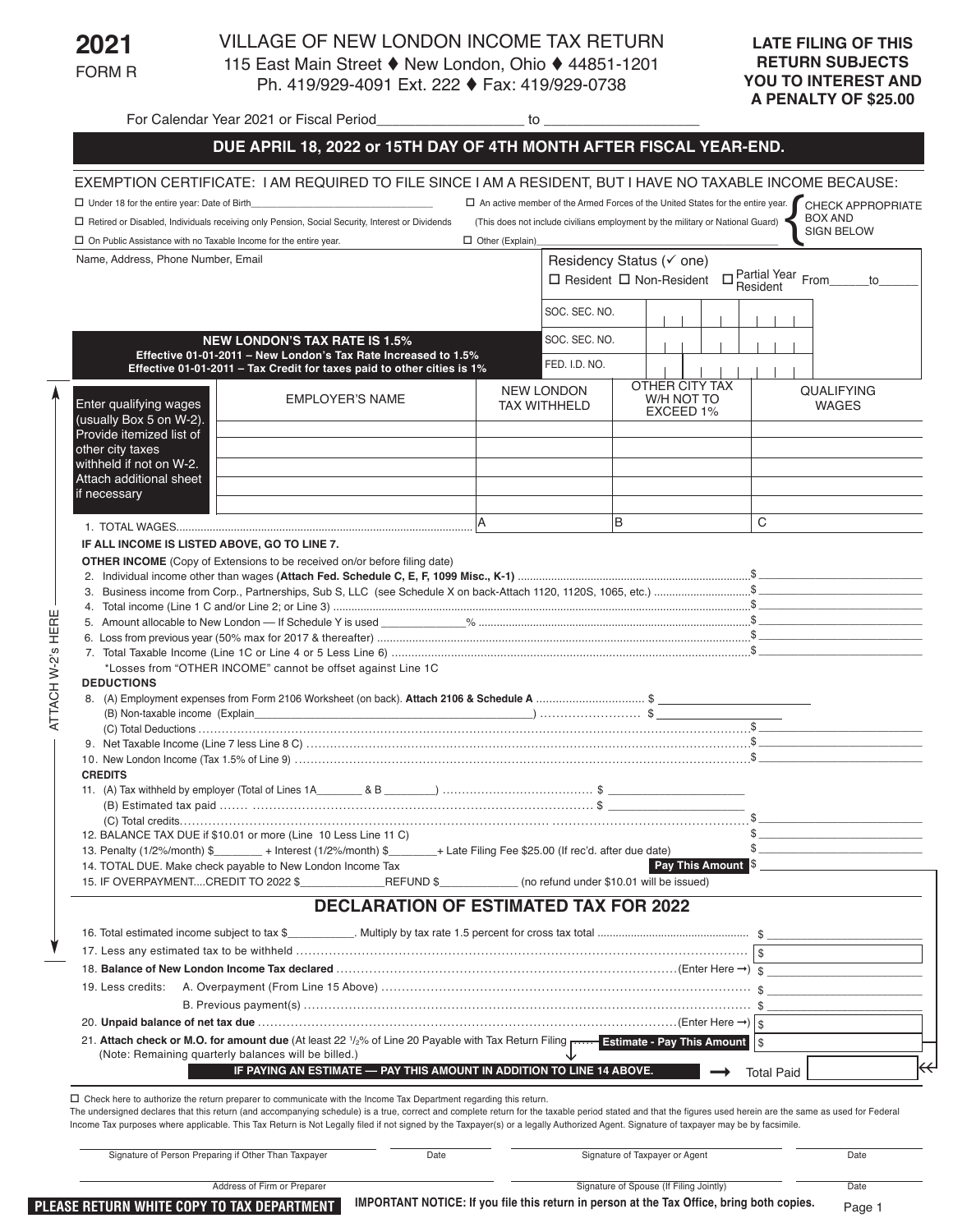|                                                                                                                                                                  | SCHEDULE C — PROFIT (OR LOSS) FROM BUSINESS OR PROFESSION                                                      |                                             |  |  |
|------------------------------------------------------------------------------------------------------------------------------------------------------------------|----------------------------------------------------------------------------------------------------------------|---------------------------------------------|--|--|
| 1. TOTAL RECEIPTS, LESS ALL ALLOWANCES, REBATES AND RETURNS \$                                                                                                   |                                                                                                                |                                             |  |  |
| 2. LESS Cost of Labor \$__________ Material, supplies and other costs \$______ \$_______________                                                                 |                                                                                                                |                                             |  |  |
|                                                                                                                                                                  |                                                                                                                |                                             |  |  |
|                                                                                                                                                                  |                                                                                                                |                                             |  |  |
|                                                                                                                                                                  |                                                                                                                |                                             |  |  |
|                                                                                                                                                                  |                                                                                                                |                                             |  |  |
|                                                                                                                                                                  |                                                                                                                |                                             |  |  |
|                                                                                                                                                                  |                                                                                                                |                                             |  |  |
|                                                                                                                                                                  | <b>BUSINESS DEDUCTIONS</b>                                                                                     |                                             |  |  |
| 8. Advertising and Promotion \$                                                                                                                                  |                                                                                                                |                                             |  |  |
|                                                                                                                                                                  |                                                                                                                |                                             |  |  |
|                                                                                                                                                                  |                                                                                                                |                                             |  |  |
| 11. Interest on Business Indebtedness \$                                                                                                                         |                                                                                                                |                                             |  |  |
| 12. a. Income taxes on business \$                                                                                                                               | 16. Other (List if over 10 percent of Line 17)  \$                                                             |                                             |  |  |
|                                                                                                                                                                  | 17. Total Business Deductions  \$                                                                              |                                             |  |  |
|                                                                                                                                                                  |                                                                                                                |                                             |  |  |
|                                                                                                                                                                  |                                                                                                                |                                             |  |  |
| <b>SCHEDULE E -- INCOME FROM RENTS (If not included in Schedule C)</b>                                                                                           |                                                                                                                |                                             |  |  |
| (Attach statement explaining columns (C), (D), and (E)<br>(B) Amount of Rent   (C) Depreciation  <br>(A) Kind & location of property                             | (E) Other Expenses (F) Net Income (or loss)<br>(D) Repairs                                                     |                                             |  |  |
|                                                                                                                                                                  |                                                                                                                |                                             |  |  |
|                                                                                                                                                                  |                                                                                                                |                                             |  |  |
|                                                                                                                                                                  |                                                                                                                |                                             |  |  |
|                                                                                                                                                                  |                                                                                                                |                                             |  |  |
| SCHEDULE H - OTHER INCOME NOT INCLUDED IN SCHEDULES C OR E                                                                                                       |                                                                                                                |                                             |  |  |
| INCOME FROM PARTNERSHIPS, ESTATES & TRUSTS: FEES, TIPS, GAMING, WAGERING, ETC.                                                                                   |                                                                                                                |                                             |  |  |
| (Do Not Include Interest, Dividends, Insurance and Soc. Sec.)<br><b>Received From</b>                                                                            | For (describe)<br>Amount                                                                                       |                                             |  |  |
|                                                                                                                                                                  |                                                                                                                |                                             |  |  |
|                                                                                                                                                                  |                                                                                                                |                                             |  |  |
|                                                                                                                                                                  |                                                                                                                |                                             |  |  |
|                                                                                                                                                                  |                                                                                                                |                                             |  |  |
|                                                                                                                                                                  |                                                                                                                |                                             |  |  |
|                                                                                                                                                                  | FOR BUSINESS ACCOUNTS - SCHEDULE X - RECONCILIATION WITH FEDERAL INCOME TAX RETURN<br><b>ITEMS NOT TAXABLE</b> | <b>DEDUCT</b>                               |  |  |
| <b>ITEMS NOT DEDUCTIBLE</b><br>ADD                                                                                                                               | n. Net gain from sales, exchange or other disposition                                                          |                                             |  |  |
| a. Net loss from sale, exchange or other disposition                                                                                                             |                                                                                                                |                                             |  |  |
| b. Interest and/or Other Expense incurred in the                                                                                                                 | D.                                                                                                             |                                             |  |  |
|                                                                                                                                                                  |                                                                                                                |                                             |  |  |
|                                                                                                                                                                  |                                                                                                                |                                             |  |  |
|                                                                                                                                                                  |                                                                                                                |                                             |  |  |
|                                                                                                                                                                  |                                                                                                                |                                             |  |  |
|                                                                                                                                                                  |                                                                                                                |                                             |  |  |
|                                                                                                                                                                  | z. Total Deductions (enter as a negative on Line 3, page 1)  ___________                                       |                                             |  |  |
| <b>SCHEDULE Y - BUSINESS ALLOCATION FORMULA</b>                                                                                                                  | a. Located<br>b. Located in<br>c. Percentage                                                                   |                                             |  |  |
|                                                                                                                                                                  | Everywhere<br>$(b \div a)$                                                                                     |                                             |  |  |
|                                                                                                                                                                  |                                                                                                                |                                             |  |  |
|                                                                                                                                                                  | $\frac{1}{\sqrt{2}}$                                                                                           |                                             |  |  |
| STEP 2. Gross Receipts From Sales Made and/or Work or Services Performed  ___________                                                                            | $\%$                                                                                                           |                                             |  |  |
|                                                                                                                                                                  | $\%$<br><u> 1989 - Johann Barn, fransk politik fotograf (d. 1989)</u>                                          |                                             |  |  |
| 4.                                                                                                                                                               |                                                                                                                |                                             |  |  |
| 5.                                                                                                                                                               |                                                                                                                |                                             |  |  |
| <b>FORM 2106 - EMPLOYEE BUSINESS EXPENSE WORKSHEET</b>                                                                                                           |                                                                                                                | (ATTACH FORM 2106 & PAGE 1 OF 1040 A OR EZ) |  |  |
| 3. SUBTRACT LINE 2 FROM LINE 1 (AND CARRY TO LINE 8 PAGE 1, IN SPACE PROVIDED) (SEE NOTE BELOW) \$                                                               |                                                                                                                |                                             |  |  |
| NOTE: 1.) If you deduct 2106 expenses from wages earned in another municipality, you must also reduce taxes paid to that municipality by a proportionate amount. |                                                                                                                |                                             |  |  |
| 2.) If amount in Column A, Line 8 of Form 2106 is less than zero, report that amount as other income in schedule H as a positive amount.                         |                                                                                                                |                                             |  |  |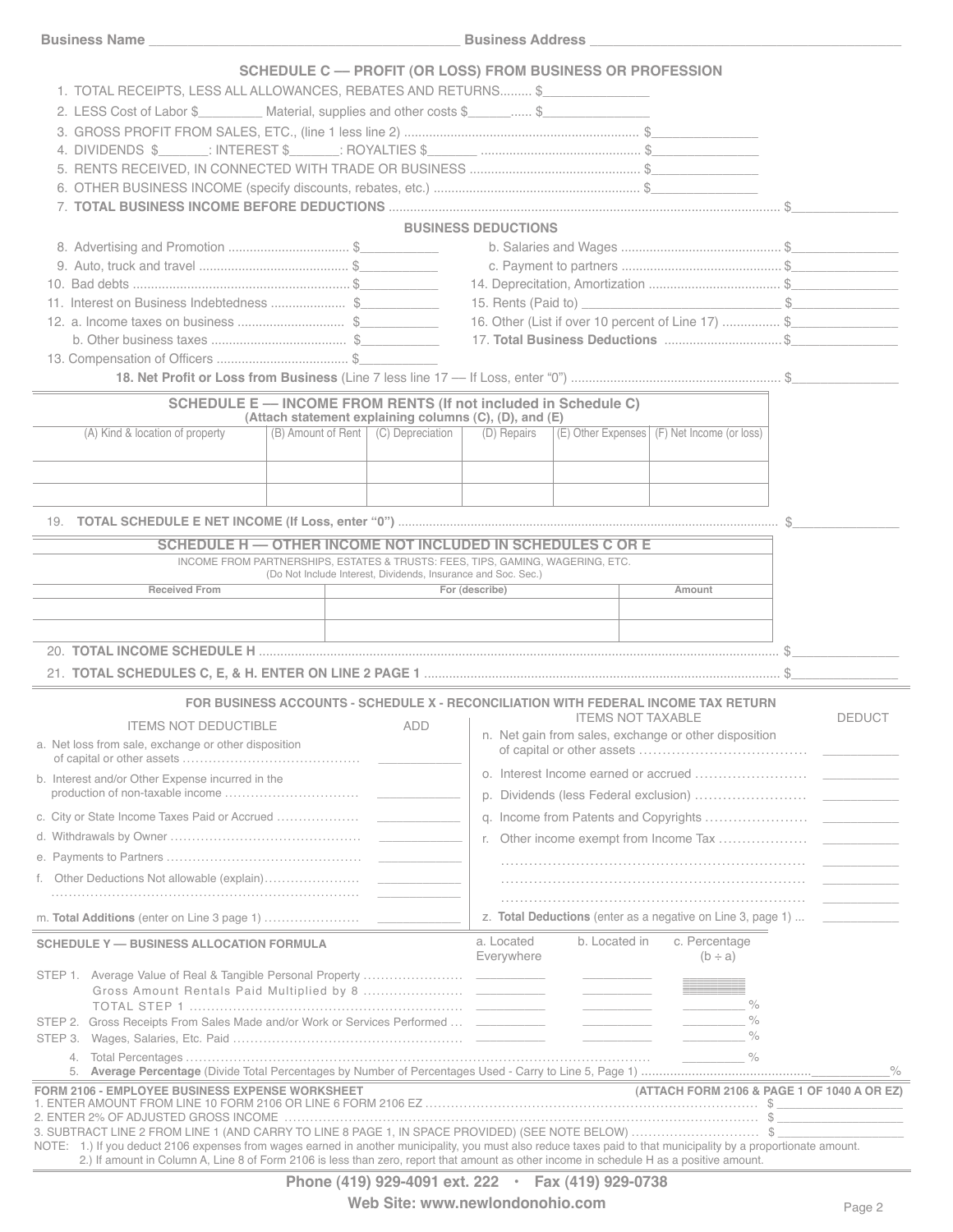# **GENERAL INSTRUCTIONS**

#### **TAXPAYER ASSISTANCE:**

**Phone or Email Assistance -** We have a direct phone line (419-929- 4091 ext. 222) or email to nltax@newlondonohio.com for answering any questions you may have. You can go online and download any tax forms at www.newlondonohio.com.

**In Person Office Assistance** - Our tax office staff is available to assist you in completing your city tax return or answer questions every day, Monday through Friday, 8:00 A.M. to 4:00 P.M.

**Every Resident**, 18 years or older WHETHER OR NOT A TAX IS DUE is required to file a tax return. All earnings wherever earned are taxable. If you are retired, unemployed or had no taxable income according to the ordinance, you are still required to file a return indicating your status.

**Every Business Entity, including Pass-Through Entities**, whether a resident or non-resident who conducts a business in New London must file a return and pay any tax on the net profit. If you have a net loss, you are still required to file a return.

**Individuals** employed in New London receiving qualifying wages and whose employers have not withheld city income tax are required to file a tax return with the Village of New London and pay any tax due.

**Partial Year Resident:** If you were a resident of New London for only a portion of the year, you must file and report the income earned during this period of your residency. If filing on a percentage basis, use 8 1/3% for each month you were NOT a resident and enter on Line 3. If pay stub bears year-to-date totals and you moved INTO New London, enter the total of gross wages as shown on last pay stub prior to moving into New London on Line 3. If you moved OUT of New London, deduct total wages as shown on last pay stub prior to moving OUT, from total wages as shown on W-2, and enter the DIFFERENCE on Line 3. SUBMIT COPIES OF W-2's AND PAY STUBS. WAGES EARNED IN NEW LONDON CANNOT BE PRORATED.

**Under Eighteen Years Of Age:** Persons under 18 years of age at December 31 are not subject to New London tax. If you worked in New London and Village tax was withheld, request a refund from the New London Tax Dept. If you worked in a city other than New London, request a refund from that city. A copy of your birth certificate or drivers license and W-2's are required with the refund form. New London residents 18 years old on or before December 31 are subject to New London tax for the portion of the year.

**Where and When To File:** File with the Village of New London, Department of Taxation, 115 East Main Street, New London, Ohio 44851 on or before April 15th following the close of the calendar year. All wage earners must file on a calendar year basis. Fiscal year taxpayers must file 105 days following the close of their fiscal year. In the case of a return for a fractional part of the year, the period for which such return is required to be made. Per ORC 718.05, if the Federal filing date applicable is for a different date, New London will honor the Federal date.

**Extension To File:** Written request for extension of time to file for good cause my be granted. An Extension To File is not an extension to pay. You are required to have paid estimated tax. Extensions may be granted for filing the annual return for not more than 6 months or not more than one calendar month beyond the month of any extension requested of and granted by the Federal IRS Department for the filing of Federal Income Tax Return. A taxpayer who has requested a federal extension may file a copy of that request with the Village and obtain an extension from the Village unless the taxpayer is already in default or paying or filing for a prior year.

**Retirement Plans:** Contributions to Retirement Plans, i.e., IRA, Keogh, Annuities, Deferred Compensation, 410K, etc., are taxable (whether or not your W-2 form shows this income as taxable). Village taxes are paid on gross income (Wages, salaries, profits, and other compensation) when it is earned not when it is received in retirement.

**Taxable Income:** Qualifying wages paid by an employer before any deductions and/or the net profits from the operation of a business, profession or other enterprise or activity including rental property.

**Other Taxable Income:** The term "qualifying wages" includes, but is not limited to: tips, tax shelter plans, gifts of any type for services rendered, vacation and holiday pay, wage continuation benefits, strike benefits, director's fees, jury duty fees, property in lieu of cash, sick or long-term disability pay, bonuses, incentive payments in whatever form, company closing benefits, earnings designated as deferred compensation or compensation paid by an employer in whatever form for services rendered, ordinary income, and a resident partner's or stockholders' distributive share of a non-resident partnership or S-corporation net profits (if received as wages paid). On all income derived from gaming, wagering, lotteries or schemes of chance by residents of New London or by nonresidents of New London when the income from New London sources including ticket purchases in New London. On the net profits attributable to New London, earned by all resident unincorporated businesses, profession and other activities derived from work done or services rendered or performed and business or other activities conducted in the Village of New London. On the net profit attributable to New London of all nonresident unincorporated businesses, professions or other activities conducted in New London, whether or not such business has an office or place of business in New London. On the portion of the distributive share of net profits of a resident individual, partner or owner of a nonresident unincorporated business entity which is located outside of New London. On the net profits earned by all corporations derived from work done or services performed or rendered and business or other activities conducted in the Village of New London. In the absence of separate accounting records which would identify the net profits attributable to New London, the taxpayer may use the allocation formula as set forth at Ohio R.C. 718.02 to determine the portion of the net profits attributable to the Village of New London and in accordance with the rules and regulations adopted by the Council of the Village of New London pursuant to this chapter. (Ord. 97-01. Passed 2- 4-97). Net profit means the adjusted Federal Taxable Income, subject to the adjustments provided for in Revised Code Section 718.01.

**Income Not Taxable:** Dividends, interest, pay or allowance of ACTIVE members of the Armed Forces of the United States, insurance proceeds, pensions, annuities when received as retirement, alimony, child support, benefits under a "Section 125" Plan, **payments on account of sickness or accident disability, social security, Medicare, (poor relief, unemployment insurance benefits, disability received from Local, State or Federal governments or charitable, religious or educational organizations)** gifts, inheritances, scholarships, involuntary conversions, royalties and other revenue from intangible property. The income of religious, fraternal, charitable or other non-profit associations are exempt from the tax if exempt from real estate tax or exempt by enumeration in Section 718.01 of the Ohio Revised Code or section 501 (a) of the Internal Revenue Code. Other miscellaneous form of income which are not taxable are listed in section 181.13 of the Village Codified Ordinances, (b) income derived from disaster work conducted in this state by an out-of-state business or employee is exempt per the Revised Code.

**Employee Business Expense:** Allowable business expenses are permissible from W-2 income only. Copies of all W-2's and 1099's issued for reimbursement of Business expenses MUST be submitted with your return and/or refund request. If you were a resident of New London for only a portion of the year, and have prorated your income, your business expenses must also be prorated.